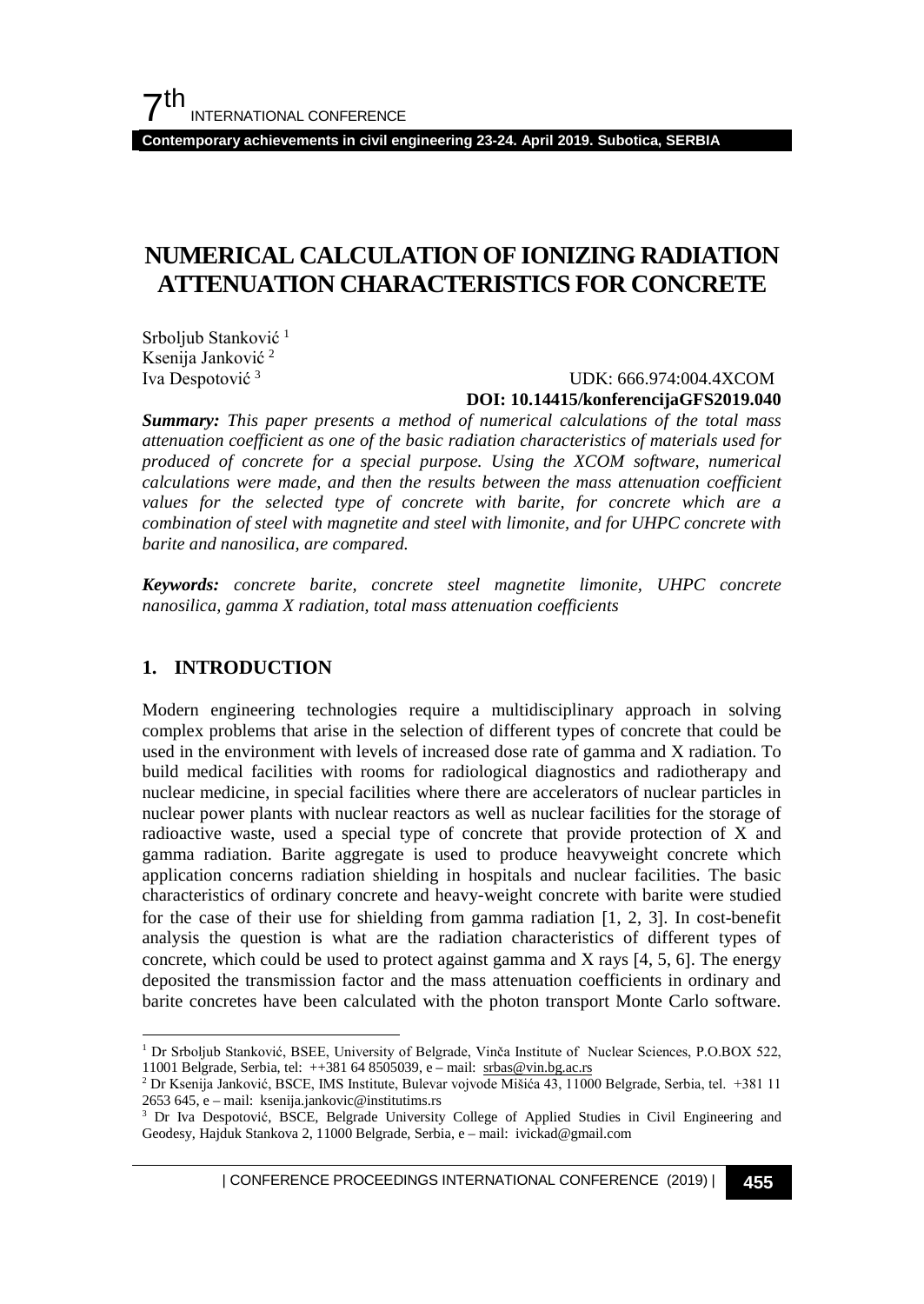# $\overline{\phantom{a}}$ . МЕЂУНАРОДНА КОНФЕРЕНЦИЈА

### **Савремена достигнућа у грађевинарству 23-24. април 2019. Суботица, СРБИЈА**

The numerical simulations results show that using barite as an aggregate in the concrete is one of the solutions for gamma ray shielding. Thereat, it is shown non-destructive method for determining the gamma radiation absorption characteristics of concrete [7]. In references [8, 9], one of the goals is to implement appropriate numerical calculations for obtaining the value of the total mass attenuation coefficient in the energy range 10 keV - 150 MeV of gamma and X radiation, and their dependence in the content of barite and nano-silica in UHPC concrete with specially defined mechanical properties. Nanosilica has a dominant influence on the improvement of the mechanical properties, and barite has a dominant influence on the characteristics that increase the absorption of ionizing radiation, i.e., improves the characteristics for protection against ionizing radiation. Investigations in these references [8, 9] is designed to, by simultaneously using different portions of the two materials, nano-silica and barite, in the composition of various types of concrete conduct tests on the ability to improve the mechanical properties and properties for the radiation protection of concrete.

In this paper, computer code XCOM [10] was used for the calculation of the total mass attenuation coefficients  $(\mu/\rho)_{tot}$ , which is an important factor for determination of the photon attenuation, as well as during research and testing of radiation protection properties [1-6] for different content of aggregates in concrete. Computer code XCOM operates on a method of combining the values of the existing database for effective cross section of physical processes accompanying the transport of photons through different materials. This means that there is a possibility to use data bases for coherent and incoherent scattering, photoelectric absorption, and pair production cross-sections for the different chemical structure of materials which enter into the composition of the concrete.

## **2. NUMERICAL METHODS**

One of the most important characteristics of the concrete for protection against gamma and X radiation is its Total Mass Attenuation Coefficient *(µ/ρ)tot* .

Basic relations for engineering calculations the attenuation of exposure dose rate of ionizing radiation, which passes through the wall of concrete, can be displayed as:

$$
X = X_0 \cdot \exp\left[-\left(\frac{\mu}{\rho}\right)_{tot} \cdot \rho d\right]
$$
 (1)

where *X* ( $C/kg$  s) and  $X_0$  are intensity exposure rates behind and in front of the wall, where the wall thickness is  $d$  (m) and the density is  $\rho$  (kg/m<sup>3</sup>). This Eq. (1) is consistent with the application of Bouguer-Lambert-Beer law for attenuation of the intensity of mono energetic photon radiation for the cases of penetration of the narrow beam of radiation through a concrete wall as a protective barrier.

The definition of Total Mass Attenuation Coefficient for mixture or compound is given by: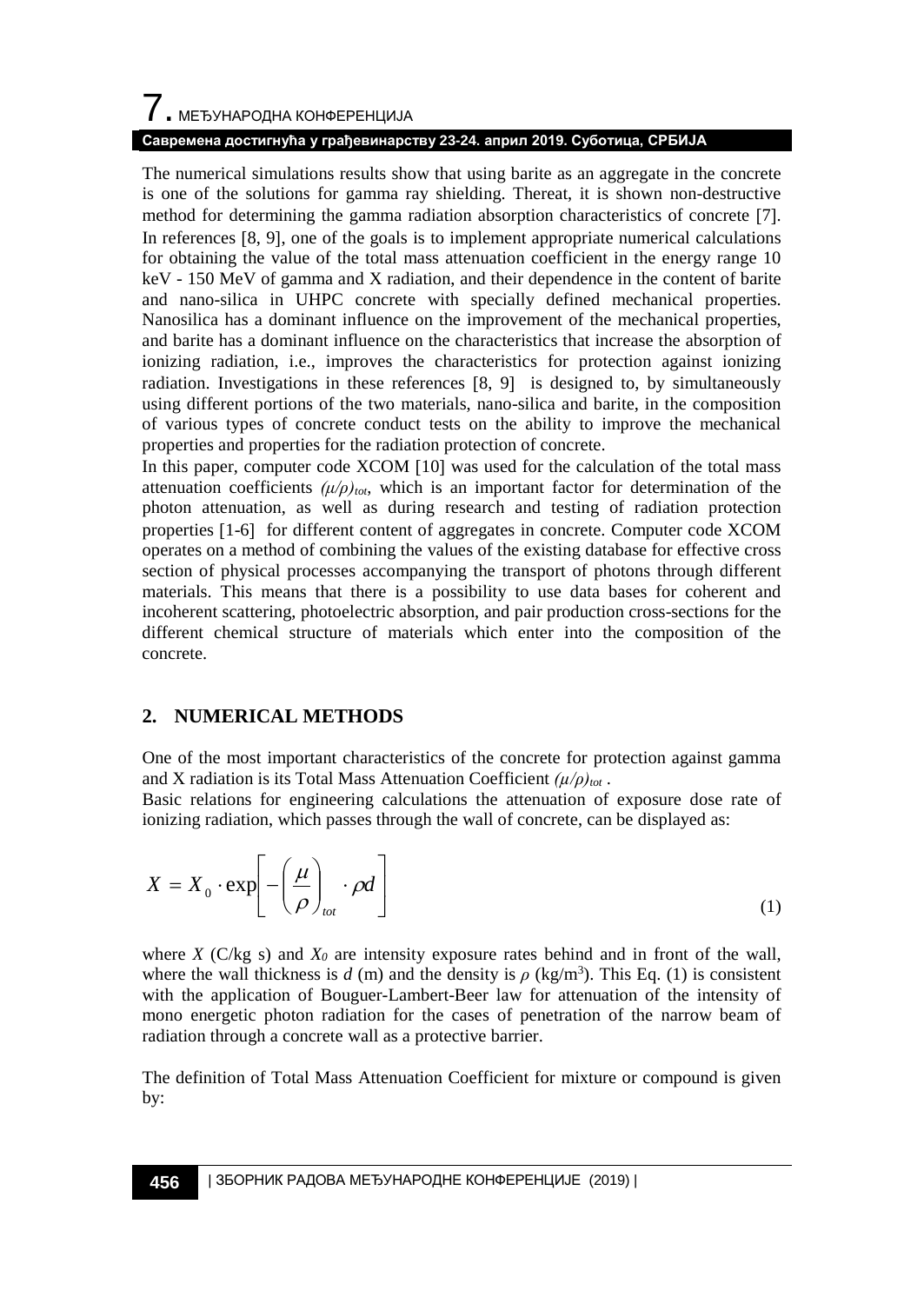$7<sup>th</sup>$ INTERNATIONAL CONFERENCE

**Contemporary achievements in civil engineering 23-24. April 2019. Subotica, SERBIA**

$$
\left(\frac{\mu}{\rho}\right)_{tot} = \sum_{j} w_j \left(\frac{\mu}{\rho}\right)_j \tag{2}
$$

where  $w_i$  and  $(\mu/\rho)_i$  are the weight fraction and mass attenuation coefficient of the constituent element j.

The numerical calculations included two steps: 1. For each type of concrete from Tab. 1 its composition was determined in accordance with the nomenclature of chemical elements and chemical compounds, 2. Interactive use of the program XCOM [10], where the known composition of individual types of concrete determines the total mass attenuation coefficient depending on the change of energy photon radiation.

XCOM program enables to calculate interaction coefficients for the following processes: Compton (incoherent) and Rayleigh (coherent) scattering, photoelectric absorption, and pair production in the field of the atomic nucleus and in the field of the atomic electrons. The mean free paths between scatterings, between photo-electric absorption events, or between pair production events are the reciprocals of partial interaction coefficients. The total attenuation coefficient is equal to the sum of the interaction coefficients for the individual processes.

#### **3. RESULTS AND DISCUSSION**

Comparing radiation attenuation characteristics can determine which type of concrete best meets the requirements for protection against X and gamma radiation. In this way, appropriate preconditions for optimal cost-benefit analysis are created prior to the production of concrete for special purposes, because in addition to mechanical characteristics, radiation attenuation characteristics for different types of concrete are also considered. In our work, computer code XCOM was used for the calculation of the total mass attenuation coefficients for four different concrete types, which is specified in Table 1.

The dependence of values total mass attenuation coefficients on energy photon radiation is shown in the figure Fig. 1.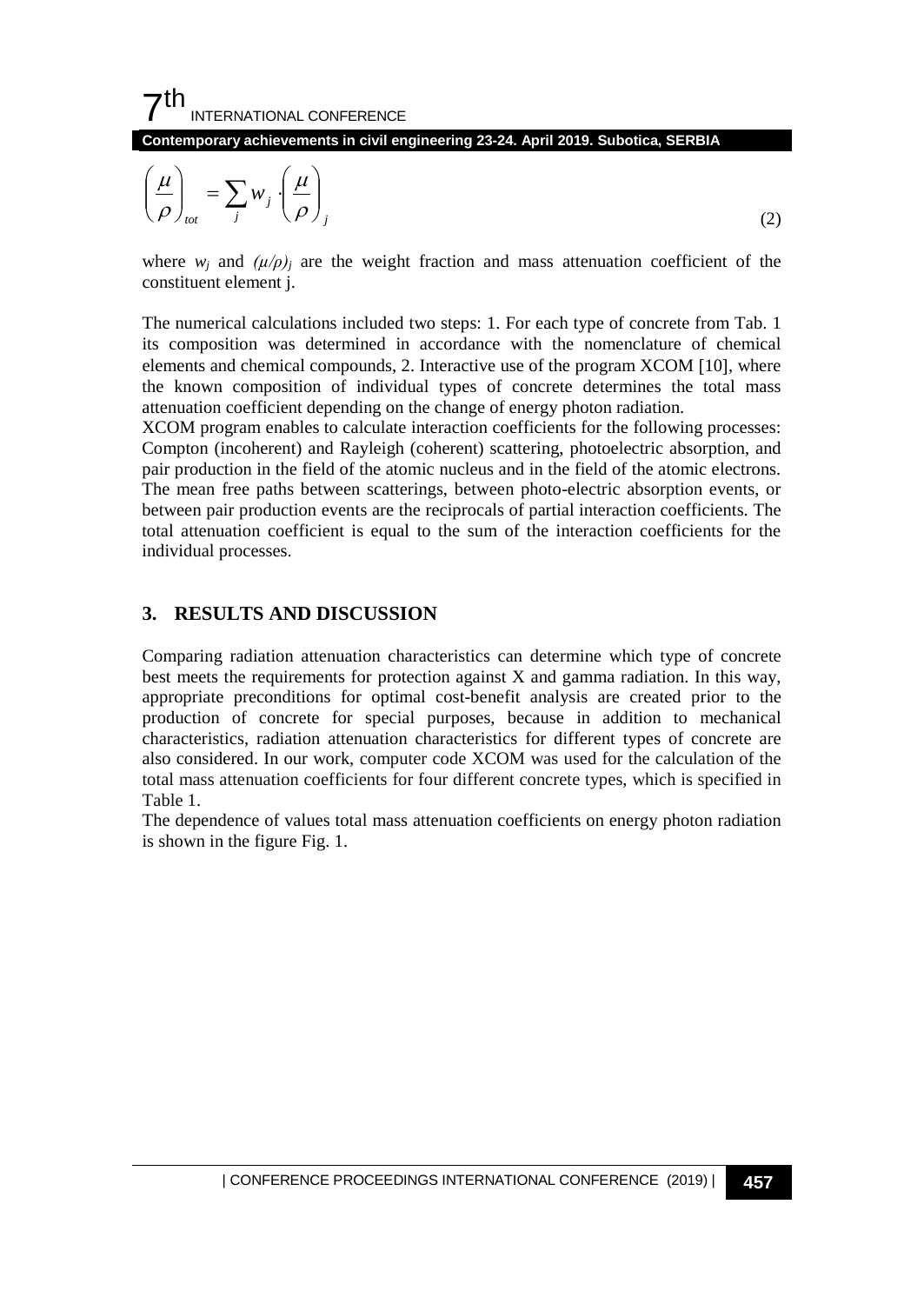# 7. МЕЂУНАРОДНА КОНФЕРЕНЦИЈА

#### **Савремена достигнућа у грађевинарству 23-24. април 2019. Суботица, СРБИЈА**

| <b>Mark</b> | <b>Type of concrete</b>                | <b>Density</b> (g cm <sup>-3</sup> ) | <b>Material</b><br>composition data in<br>[reference] |
|-------------|----------------------------------------|--------------------------------------|-------------------------------------------------------|
| <b>CB</b>   | Concrete, Barite (Type BA)             | 3.350                                | [11]                                                  |
| <b>CMS</b>  | Concrete, Magnetite and Steel          | 4.640                                | [11]                                                  |
| <b>CLS</b>  | Concrete, Limonite and Steel           | 4.540                                | [11]                                                  |
| B5n         | Concrete, UHPC barite<br>nanosilica 5% | 2.830                                | [9]                                                   |

*Table 1. Types of concrete for numerical calculations of the total mass attenuation coefficients with software code XCOM [10]*



*Figure 1. Total mass attenuation coefficients for four different concrete types*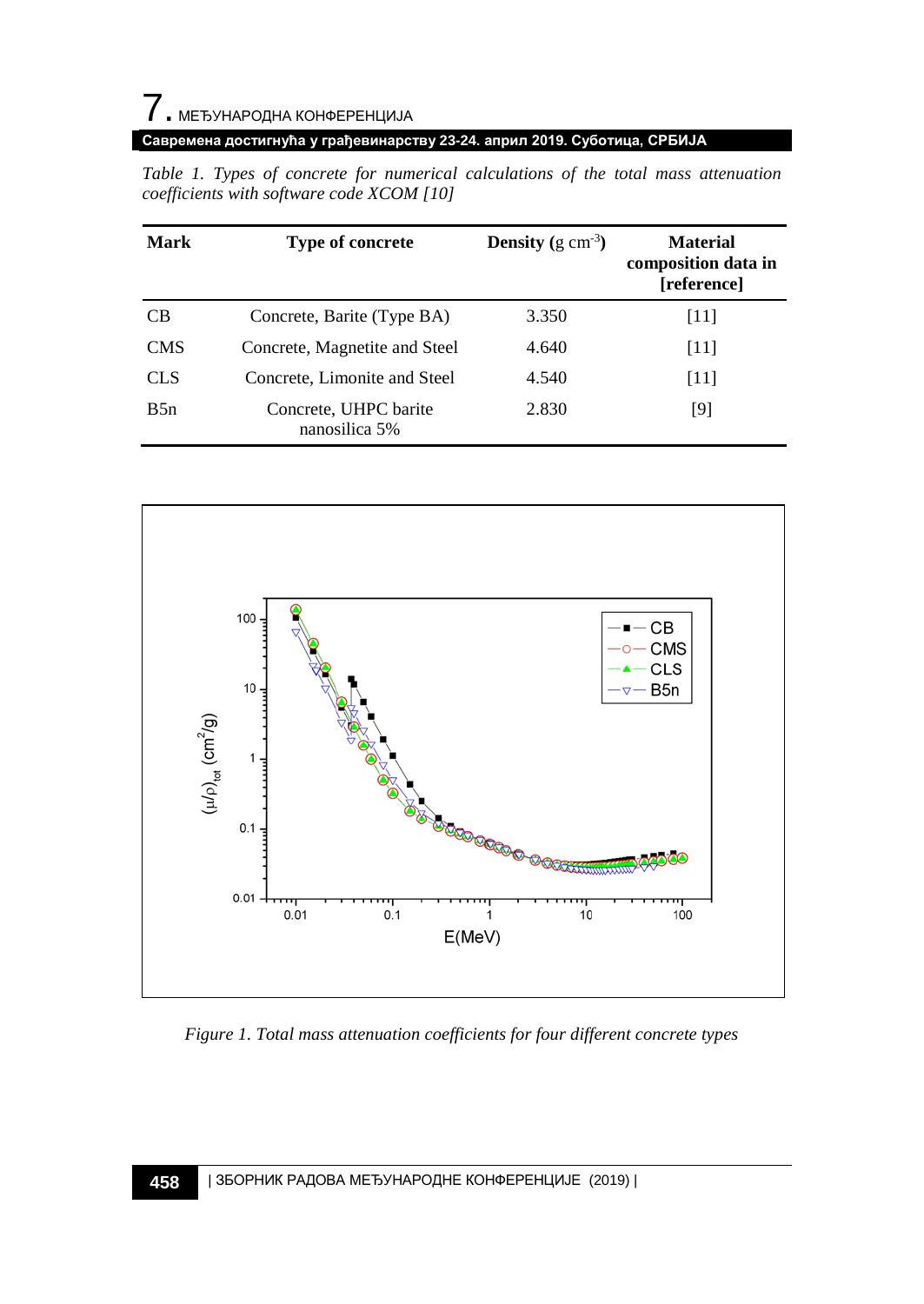## $7<sup>th</sup>$ INTERNATIONAL CONFERENCE

#### **Contemporary achievements in civil engineering 23-24. April 2019. Subotica, SERBIA**

On the graphs Fig. 1, one can see, that total mass attenuation coefficients  $(\mu/\rho)_{tot}$  has dependence of the photon energy  $(E)$ : a) in three ranges for concrete types CMS and CLS, decreasing sharply at low energies (*E*<0.15 MeV), decreasing slightly in the middle range (0.15 MeV $\lt E \lt 6$  MeV) and increasing slightly at high energies ( $E \gt 6$ ) MeV); b) in three ranges for concrete types CB and B5n, decreasing sharply in bottom range (10 keV $\leq E \leq 400$  keV) with the sharp discontinuity around 30 keV, decreasing slightly in the middle range  $(0.4 \text{ MeV} \ll \epsilon \ll 6 \text{ MeV})$  and increasing slightly at high energies (*E*>6 MeV); c) in the energy range of 400 keV to 6 MeV values for the total mass attenuation coefficients are approximately the same for four different types of concrete. The results, which we have pointed out, are tied to different photon absorption mechanism for different energy range. The sharp discontinuities in energy dependence for total mass absorption coefficient are connected with the processes of the photoelectric absorption.

## **4. CONCLUSION**

In this investigation, based on the results of the corresponding graphs for Total Mass Attenuation Coefficient  $(\mu/\rho)_{tot}$  it can be concluded that in the range of energy of gamma and X radiation from 30 keV to 300 keV, concrete types CB and B5n with barite sand has greater protective power than concrete types CMS or CLS. Concrete type CMS with magnetite and steel has greater protective power than other three concrete types for the energy of gamma and X radiation  $E < 30$  keV, while the concrete type CB is with better characteristics than other types of concrete for the attenuation of the radiation beam for photon energies greater than 30 keV. The results of this research point to the conclusion that before the concrete production of certain mechanical properties is approached, it is reasonable to apply the appropriate methodology with the numerical calculation of the basic absorption characteristic of the concrete for protection against gamma and X radiation.

## **ACKNOWLEDGEMENTS**

The work presented in this paper is a part of the investigation conducted within the research projects TR 36017 and III 43009 supported by the Ministry of Education, Science and Technological Development, Republic of Serbia. This support is gratefully acknowledged.

## **REFERENCES**

- [1] Yılmaz, E. et al: Gamma ray and neutron shielding properties of some concrete materials, *Annals of Nuclear Energy*, **2011.**, vol. 38, p.p. 2204–2212
- [2] Juniora, T.A.A. et al: Mass attenuation coefficients of X-rays in different barite concrete used in radiation protection as shielding against ionizing radiation, *Radiation Physics and Chemistry*, **2017.**, vol. 140, p.p. 349-354